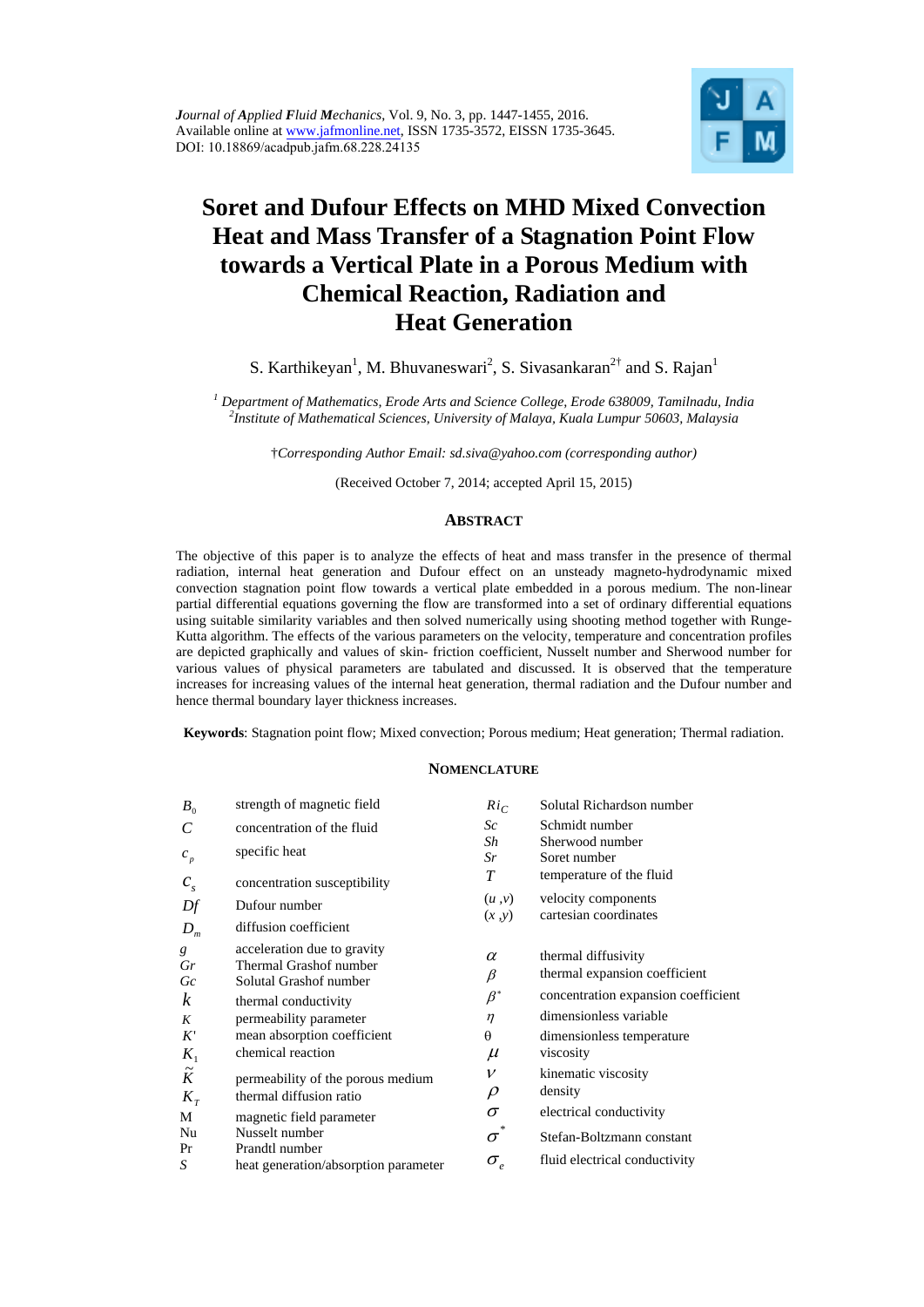- *Q* heat generation/absorption coefficient
- *q<sub>r</sub>* radiative heat flux
- *R* radiation parameter
- Re*x* Reynolds number

 $Ri_T$  Thermal Richardson number

- *Subscripts*
- *w* at wall
	- at free stream

 $\varphi$  heat source parameter  $W =$ stream function

# **1. INTRODUCTION**

Heat and mass transfer by natural convection in a fluid-saturated porous medium has always been an active area of research due to the plenty of applications such as oil recovery, geothermal reservoirs, drying of porous solids and cooling of nuclear reactors. The flow in the neighborhood of a stagnation line has attracted many researchers during the last century. Stagnation-point flows may be produced by a solid wall, while in other cases a free stagnation point or line exists in the fluid domain. Hiemenz (1911) made the first contribution in this direction by examining the two-dimensional flow of a fluid near a stagnation point and obtained an exact similarity solution of the governing equations. Thermal effects in such a flow were introduced by Eckert (1942). The analysis by Devi *et al*. (1991) presented the unsteady mixed convection in stagnation point flows for arbitrary distribution of surface temperature and concentration or surface heat and mass flux conditions. They found that dual solutions exist for a certain range of the buoyancy parameter when the flow is opposing.

The effect of radiation on MHD flow and heat transfer problems has become industrially more important. Many engineering processes occur at high temperatures and hence the knowledge of radiation heat transfer is essential for designing appropriate equipment. In designing some of the complex equipments such as Nuclear power plants, gas turbines and various propulsion devices for aircrafts, the knowledge of radiation heat transfer becomes essential. In view of these, many authors have made contributions to the study of fluid flow with thermal radiation. The problem of radiative natural convection heat transfer flow past an inclined surface embedded in a porous medium is investigated by Lee *et al*. (2008). They observed that velocity increases and temperature decreases by increasing porosity parameter. Later, this work has been extended by Bhuvaneswari *et al*. (2012). They have analyzed this problem with the inclusion of internal heat generation and found that both the velocity and temperature increase significantly when the value of the heat generation parameter increases. Karthikeyan *et al*. (2013) have studied the influence of thermal radiation on magnetoconvection flow of an electrically conducting fluid past a semi-infinite vertical porous plate embedded in a porous medium with time dependent suction. Radiation effects on boundary layer flow and heat transfer of a fluid with variable viscosity along a symmetric wedge is investigated by Mukhopadhyay (2009). Babu *et al*. (2014) have analyzed the steady MHD boundary layer flow due to an exponentially

stretching sheet with radiation in the presence of mass transfer and heat source or sink.

Convective heat and mass transfer with chemical reaction plays an important role in meteorological phenomena, burning of haystacks, spray drying of milk, fluidized bed catalysis and cooling towers. Bhuvaneswari *et al*. (2009) examined the convective flow, heat and mass transfer of an incompressible viscous fluid past a semi-infinite inclined surface with first-order homogeneous chemical reaction by Lie group analysis. Soret and Dufour effects on similarity solution of hydro magnetic heat and mass transfer over a vertical plate with a convective surface boundary condition and chemical reaction are studied by Gangadhar (2013). Lie group analysis of natural convection over an inclined semi-infinite plate with variable thermal conductivity is investigated by Bhuvaneswari and Sivasankaran (2014). They observed that the velocity and temperature for all angles increase when the thermal conductivity parameter increases. An analysis of visco-elastic free convective MHD flow over a vertical porous plate through porous media in presence of radiation and chemical reaction is presented by Choudhury and Kumar Das (2014). An investigation of the effects of Hall current and rotation on unsteady hydro-magnetic natural convection flow with heat and mass transfer of an electrically conducting, viscous, incompressible and time dependent heat absorbing fluid past an impulsively moving vertical plate in a porous medium taking thermal and mass diffusions into account is carried out by Seth *et al*. (2015). Various aspects of stagnation-point flow and heat transfer have been studied by many researchers and thus a considerable literature have been generated on this domain. The problem of the flow near a stagnation point of a heated surface embedded in a fluid saturated porous medium has been subject of several numerical and analytical studies. Simultaneous heat and mass transfer by natural convection in a two dimensional stagnationpoint flow of a fluid saturated porous medium, using the Darcy–Boussinesq model, including suction/blowing, Soret and Dufour effects are studied by Postelnicu (2010). There has been many works related to mixed convection flow near the stagnation point on a vertical surface/plate in a porous medium. The problem of unsteady mixed convection boundary layer flow near the region of a stagnation point on a heated vertical surface embedded in a fluid-saturated porous medium is considered by Nazar *et al*. (2004).

The stagnation-point flow due to a stretching sheet has received much attention because of its significance in industry, such as, extrusion of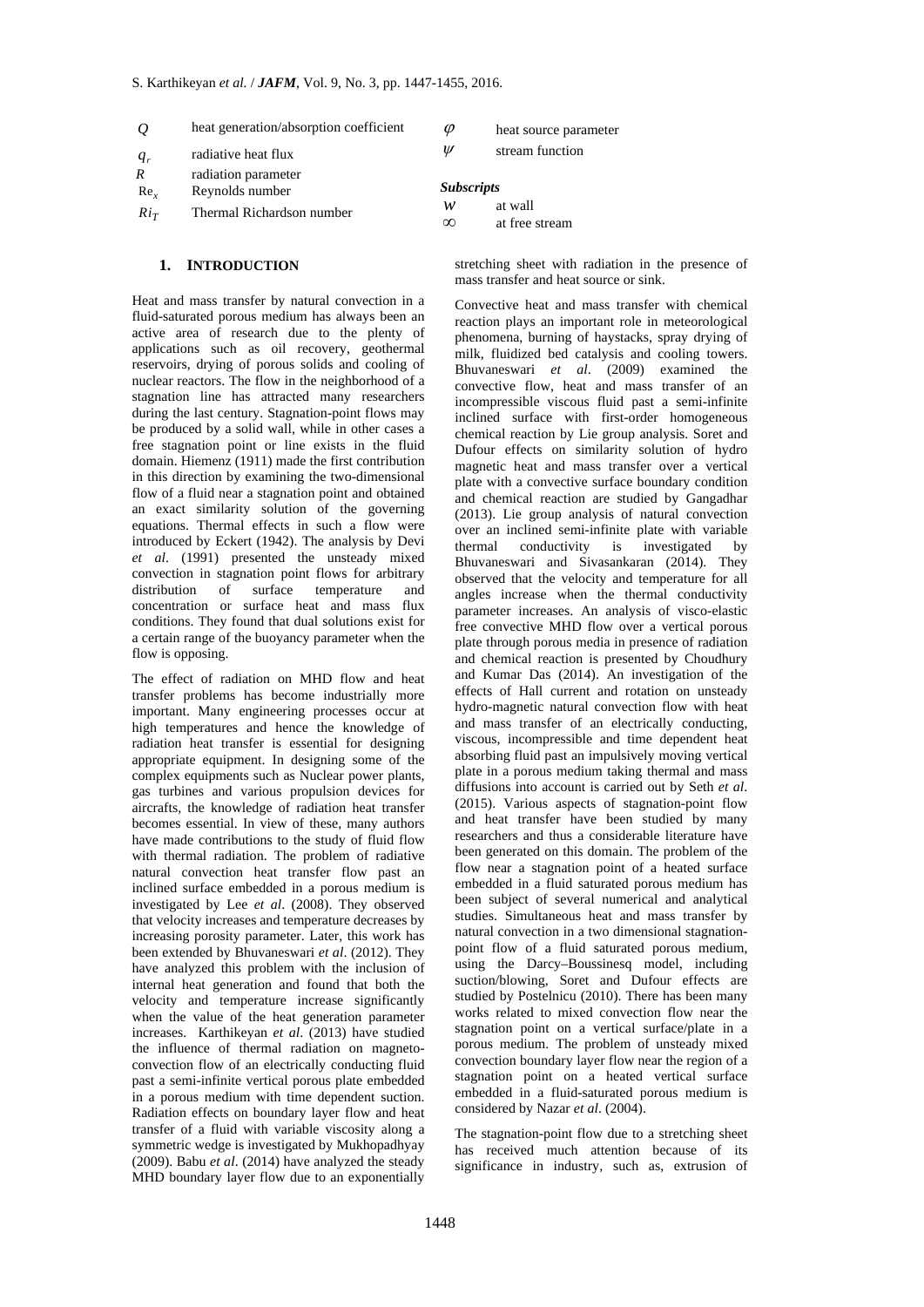polymers, glass fiber, the cooling of metallic plate and the aerodynamics. Further, the inclusion of magnetic field in the study of stagnation point flow has many practical applications, for example, the cooling of turbine blades, where the leading edge is a stagnation point, or cooling the nose cone of the rocket during re-entry. Hayat *et al*. (2010) analyzed the problem of steady MHD two-dimensional mixed convection boundary layer flow of a viscous and incompressible fluid near the stagnation-point on a vertical stretching surface embedded in a fluidsaturated porous medium and thermal radiation. A study on the effects of heat generation/absorption and chemical reaction on unsteady MHD flow heat and mass transfer near a stagnation point of a three dimensional porous body in the presence of a uniform magnetic field is presented by Chamkha *et al.* (2011). Sharma and Singh (2009) have investigated the effects of variable thermal conductivity, heat source/sink and variable free stream on flow of a viscous incompressible electrically conducting fluid and heat transfer on a non-conducting stretching sheet in the presence of transverse magnetic field near a stagnation point. It has been found that the rate of heat transfer at the sheet increases due to increase in the Prandtl number, while it decreases due to increase in the Hartmann number. Sinha (2014) presented a numerical solution on a MHD stagnation-point flow with heat transfer over a shrinking sheet in the presence of magnetic field. The effects of slip velocity and thermal slip on an electrically conducting viscous incompressible fluid are investigated in this paper. Steady two-dimensional stagnation point flow and heat transfer of a nanofluid over a porous stretching sheet with heat generation is investigated analytically by Malvandi *et al.* (2014). Their results indicate that the reduced Nusselt number declines with increasing in Lewis number whereas the reduced Sherwood number increases. Mahapatra and Gupta (2002) investigated the steady, two-dimensional stagnation-point flow of an incompressible viscous fluid towards a stretching surface. Mahapatra *et al*. (2007) further analyzed the same problem for the MHD flow. The steady two-dimensional stagnation-point flow of a viscous and incompressible fluid over a stretching vertical sheet in its own plane was investigated theoretically by Ishak *et al*. (2006). Unsteady boundary layer flow in the stagnation point region on a stretching flat sheet, where the unsteadiness is caused by the impulsive motion of the free stream velocity and by the suddenly stretched surface, has been analyzed by Nazar *et al*. (2004). Singh *et al*. (2010) considered the convective heat and mass transfer in the presence of the volumetric rate of heat generation/ absorption, which depends on local specie concentration. This work has been extended by Makinde (2012) to include hydro-magnetic mixed convection stagnation point flow with thermal radiation past a vertical plate embedded in a porous medium. Kazem *et al*. (2011) have analytically studied the problem of the twodimensional stagnation-point flow in a porous medium of a viscous incompressible fluid impinging on a permeable stretching surface with

heat generation/absorption.

Motivated by the above studies, we investigate the behavior of MHD mixed convection stagnationpoint flow towards a vertical plate embedded in a highly porous medium with heat and mass transfer in the presence of thermal radiation, internal heat generation, Soret and Dufour effects in this paper.

## **2. MATHEMATICAL ANALYSIS**

Consider the MHD steady two-dimensional stagnation-point flow of a viscous incompressible electrically conducting fluid near a stagnation point at a surface coinciding with the plane  $y = 0$ , the flow being in a region  $y > 0$ . The configuration and the coordinate system of this stagnation point flow are shown in the Fig. 1. Two equal and opposing forces are applied along the x-axis so that the surface is stretched keeping the origin fixed. The potential flow that arrives from the y-axis and impinges on a flat wall placed at  $y = 0$ , divides into two streams on the wall and leaves in both the directions. The velocity distribution in the potential flow in the neighborhood of the stagnation point is given by  $U_{\infty} = cx$ , where *c* is a positive constant. A constant magnetic field  $B_0$  is applied in the *y* direction. Since the magnetic Reynolds number of the flow is taken to be very small, the induced magnetic field is neglected. It is also assumed that the external electric field is zero and the electric field due to polarization of charges is negligible. The temperature and the concentration of the ambient fluid are  $T_{\infty}$  and  $C_{\infty}$  and those at the stretching surface are  $T_w$  and  $C_w$  respectively.



**Fig. 1. Physical model and coordinate system.** 

It is also assumed that the viscous and electrical dissipation are neglected. The MHD equations for two dimensional stagnation-point flow of heat and mass transfer towards a heated vertical plate are

$$
\frac{\partial u}{\partial x} + \frac{\partial v}{\partial y} = 0 \tag{1}
$$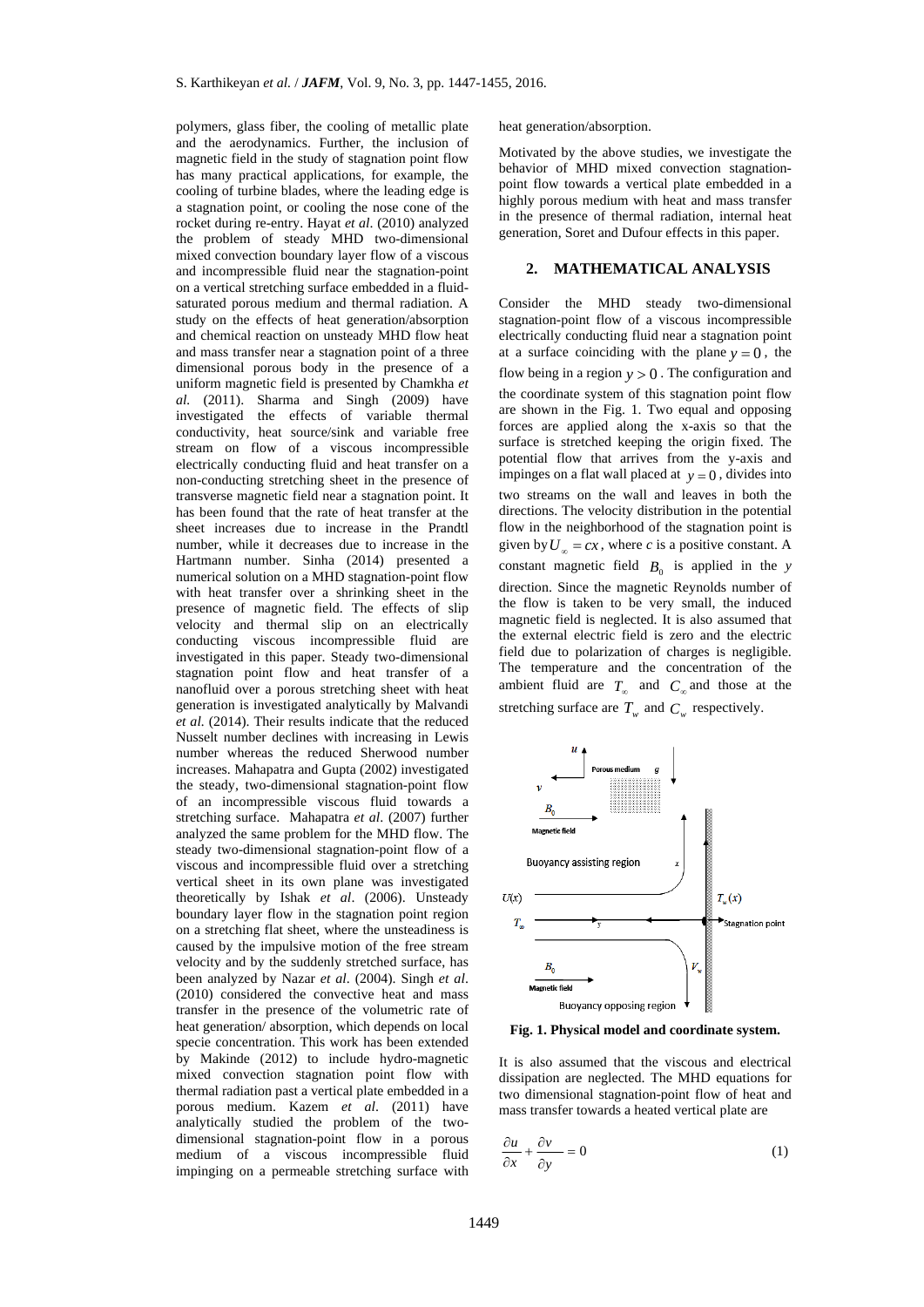(3)

$$
u\frac{\partial u}{\partial x} + v\frac{\partial u}{\partial y} = v\frac{\partial^2 u}{\partial y^2} + g\beta(T - T_{\infty}) + g\beta^*(C - C_{\infty})
$$

$$
-\left(\frac{\sigma_e B_0^2}{\rho} + \frac{v}{\tilde{K}}\right)(u - U_{\infty}) + U_{\infty}\frac{dU_{\infty}}{dx}
$$
(2)

$$
u\frac{\partial T}{\partial x} + v\frac{\partial T}{\partial y} = \alpha \frac{\partial^2 T}{\partial y^2} - \frac{\alpha \hat{a}_{dr}}{k} + Q(T - T_{\infty}) + \frac{D_m K_T}{c_{s}c_p} \frac{\partial^2 C}{\partial y^2}
$$

$$
u\frac{\partial C}{\partial x} + v\frac{\partial C}{\partial y} = D_m \frac{\partial^2 C}{\partial y^2} + \frac{D_m K_T}{T_m} \frac{\partial^2 T}{\partial y^2} - K_f C
$$
 (4)

The boundary conditions are

$$
u = 0, v = 0, T = T_w, C = C_w \text{ at } y = 0
$$
  

$$
u \rightarrow U_{\infty} = cx, T \rightarrow T_{\infty}, C \rightarrow C_{\infty} \text{ as } y \rightarrow \infty
$$
 (5)

Using the Rosseland approximation, the radiative heat flux in the y-direction is given by

$$
q_r = \frac{4\sigma^*}{3K'} \frac{\partial T^4}{\partial y} \tag{6}
$$

where  $\sigma^*$  and  $K'$  are the Stefan-Boltzmann constant and the mean absorption coefficient, respectively. On the assumption that the temperature differences within the flow are sufficiently small, we can express  $T<sup>4</sup>$  as a linear function of temperature  $T_{\infty}$  using a truncated Taylor series about the free stream temperature  $T_\infty$ as

$$
T^{-4} \approx 4T \, \frac{3}{2}T - 3T \, \frac{4}{2} \tag{7}
$$

We introduce the following non-dimensional variables

$$
Gr = \frac{g \beta (T_w - T_{\infty})x^3}{\nu^2}, \quad Gc = \frac{g \beta (C_w - C_{\infty})x^3}{\nu^2},
$$
  
\n
$$
S = \frac{Q\upsilon}{\alpha c}, \quad R = \frac{4\sigma^* T_{\infty}^3}{kK'}, \quad Df = \frac{D_m K_T (C_w - C_{\infty})}{\alpha c_s c_p (T_w - T_{\infty})},
$$
  
\n
$$
K = \frac{\upsilon}{c\tilde{K}}, \quad \text{Pr} = \frac{\upsilon}{\alpha}, \quad Sc = \frac{\upsilon}{D_m},
$$

$$
M = \frac{\sigma_e B_0^2}{c\rho}, \quad \upsilon = \frac{\mu}{\rho}, \tag{8}
$$

$$
Sr = \frac{K_T (T_w - T_\infty)}{T_m (C_w - C_\infty)}, \quad Cr = \frac{K_1}{C}, \quad \text{Re}_x = \frac{U_\infty x}{\nu},
$$
  

$$
Ri_T = \frac{Gr}{\text{Re}_x^2}, \quad Ri_C = \frac{Gc}{\text{Re}_x^2}
$$

Now we introduce the following similarity transformations as

$$
\eta = y \sqrt{\frac{c}{v}}, \qquad \psi(x, y) = \sqrt{v} \csc f(\eta),
$$

$$
\theta(\eta) = \frac{T - T_{\infty}}{T_w - T_{\infty}}, \quad \varphi(\eta) = \frac{C - C_{\infty}}{C_w - C_{\infty}} \tag{9}
$$

where  $\psi(x, y)$  is the stream function defined by

 $u = \frac{\partial \psi}{\partial y}$  and  $v = -\frac{\partial \psi}{\partial x}$  so as to satisfy Eq.(1)

identically. By substituting Eqs. (7) - (9) into Eqs. (2) - (5), we obtain the following nonlinear ordinary differential equations:

$$
f'' + ff'' - f'^2 + Ri_T \theta + Ri_C \varphi - (K + M)(f' - 1) + 1 = 0
$$
  
(10)  

$$
\left(1 + \frac{4}{3}R\right)\theta'' + \Pr f \theta' + S \theta + Df \varphi'' = 0
$$
  
(11)

$$
\varphi'' + ScSr\theta'' + Scf \varphi' - CrSc\varphi = 0 \tag{12}
$$

where  $K$  is the porous medium permeability parameter,  $\vec{R}$  is the thermal radiation parameter, *Gr* is the local thermal Grashof number, *Gc* is the local solutal Grashof number,  $R i_T$  is the thermal Richardson number,  $Ri_C$  is the solutal Richardson number, *Pr* is the Prandtl number, *Sr* is the Soret number, *Df* is the Dufour number, *Sc* is the Schmidt number, *M* is the magnetic field intensity parameter, *Cr* is the chemical reaction parameter, and *S* is the internal heat generation parameter. The corresponding boundary conditions (5) now becomes

 $f = 0, \quad f' = 0, \quad \theta = 1, \quad \varphi = 1, \quad \text{at} \quad \eta = 0,$  $f' = 1$ ,  $\theta = 0$ ,  $\varphi = 0$  as  $\eta \to \infty$ . (13) The set of equations  $(10)-(12)$  under the boundary conditions (13) have been solved numerically by applying the shooting iteration technique together with Runge-Kutta fourth-order integration scheme. From the process of numerical computation, theskin-friction coefficient, the local Nusselt number and the local Sherwood number are respectively given by

$$
C_f = \frac{2\tau_w}{\rho U_\infty^2}, \qquad Nu = \frac{xq_w}{k(T_w - T_\infty)},
$$
  

$$
Sh = \frac{xq_m}{D_m(C_w - C_\infty)},
$$
 (14)

where

$$
\tau_{w} = \mu \frac{\partial u}{\partial y}\Big|_{y=0}.
$$
\n
$$
q_{w} = -k \frac{\partial T}{\partial y}\Big|_{y=0} - \frac{4\sigma^{*}}{3K'} \frac{\partial T^{4}}{\partial y}\Big|_{y=0},
$$
\n
$$
q_{m} = -D \frac{\partial C}{\partial y}\Big|_{y=0}.
$$
\n(15)

Substituting  $(7)$ ,  $(8)$  and  $(13)$  into  $(15)$ , we obtain the expressions for the skin-friction coefficient, the

0

 $m = -D \frac{\partial C}{\partial r}$  . *y*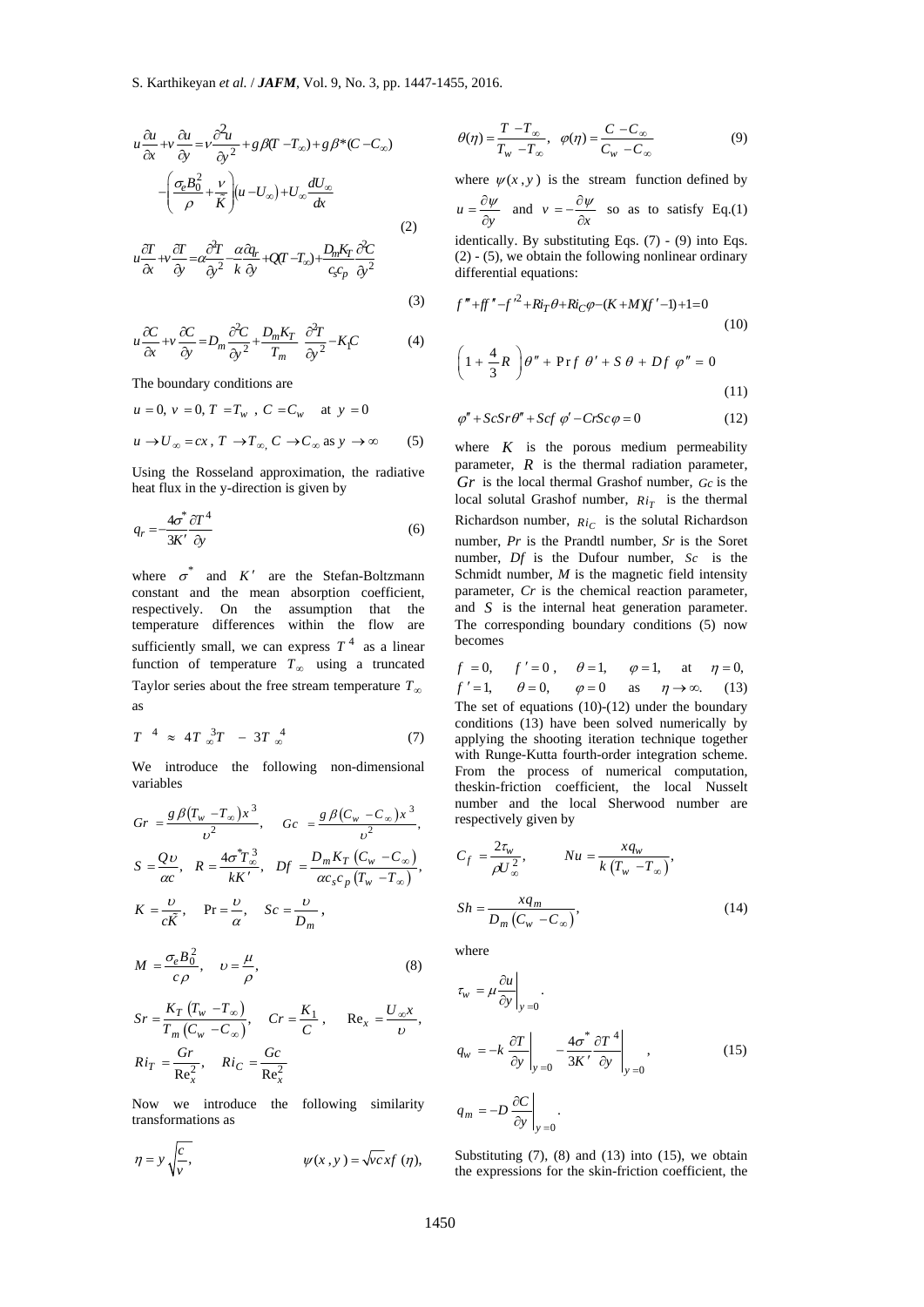local Nusselt number and the local Sherwood number as

$$
\mathrm{Re}^{1/2}_x C_f = f''(0),
$$

$$
Re_x^{-1/2}Nu = -(1 + 4R/3)\theta'(0),
$$
 (16)

 $Re<sub>x</sub><sup>-1/2</sup> Sh = -\varphi'(0).$ 

#### **3. RESULTS AND DISCUSSION**

Equations (10)-(12) constitute a highly non-linear coupled boundary value problem of third and second order for which the closed-form solution cannot be obtained. Hence the problem has been solved numerically using shooting technique along with fourth order Runge–Kutta scheme. The basic idea of the shooting method for solving boundary value problem is to try to find appropriate initial condition for which the computed solution "hits the target" so that the boundary conditions at the other points are satisfied. Furthermore, the higher order non-linear differential equations are converted into simultaneous linear differential equations of first order and they are further transformed into initial valued problem. The iterative solution procedure was carried out until the error in the solution became less than a predefined tolerance level. We have computed the values of the skin-friction coefficient, the local heat transfer rate and the local mass transfer rate and made a comparison with the corresponding values obtained by Makinde (2012) in Table 1. One can observe that the present results are in good agreement with that of the work by Makinde (2012).

Table 2 presents the variations in the values of the skin-friction coefficient  $f''(0)$ , the local heat transfer rate  $-\theta'(0)$  and the local mass transfer rate  $-\varphi'(0)$  for different values of the governing parameters  $K$ ,  $M$ ,  $Ri_T$ ,  $Ri_C$ ,  $S$ ,  $R$ ,  $Cr$ ,  $Sr$  and  $Df$ when  $Pr = 1.0$ ,  $Sc = 0.5$ . We observe that the skinfriction at the plate surface increases with increasing values of *K, M, Ri<sub>r</sub>, Ri<sub>C</sub>, S* and *Df* and decreases with increasing values of *R, Cr* and *Sr* . It can thus be understood that the influence of magnetic field, buoyancy forces, permeability of porous medium, thermal radiation and Dufour effect tend to increase skin-friction. The rise in the local Nusselt number is seen for increasing values of *K* and *R*. But it decreases for increasing values of  $Ri_T$ , *S*, *Cr*, *Sr* and *Df*. Further, we notice that, except for the thermal radiation parameter *R*, the local Sherwood number increases for increasing values of all other parameters. The effects of the permeability parameter *K,* magnetic field parameter *M*, thermal Richardson number  $R i_T$ , solutal Richardson number  $Ri_C$  and the heat generation parameter *S* on the velocity field have been analyzed in Figures 2-6. Figures 7-9 depict the variations of temperature due to the influence of heat generation parameter *S*, radiation parameter *R*  and Dufour number *Df* whereas Figures 10 and 11

are plotted for variations of concentration profiles with respect to *Sr* and *Cr*.

#### **3.1 Velocity Profiles**

The effect of increasing values of *K* on the velocity profile is presented in Figure 2. It is clear that the velocity decreases gradually on increasing values of *K*. Fig. 3 shows the influence of magnetic field on the velocity. As *M* increases, we observe that the velocity also increases and attains its peak value when  $M = 8$  before sliding down rapidly to reach the free stream velocity.



**Fig. 2. Velocity profiles for different K values**  with Cr=0.1, Df=0.2,  $Ri_r = 1$ ,  $Ri_c = 0.5$ , M=0.1, **R=0.1, S=0.1, Sr=0.2.** 



with Cr=0.1, Df=0.2,  $Ri_r = 1$ ,  $Ri_c = 0.5$ , K=1, **R=0.1, S=0.1, Sr=0.2.** 

For the case of different values of thermal Richardson number  $Ri_T$ , the velocity profiles in the boundary layer are shown in Fig. 4. As expected, it is observed that an increase in  $Ri_T$ leads to an increase in the values of velocity due to the enhancement in buoyancy force.

Fig. 5 provides the velocity profiles in the boundary layer for various values of the solutal Richardson number  $Ric$ . This figure indicates that the velocity increases due to the increase in the species buoyancy force. The velocity attains a distinctive maximum in the vicinity of the plate and then decelerates to approach the free stream velocity.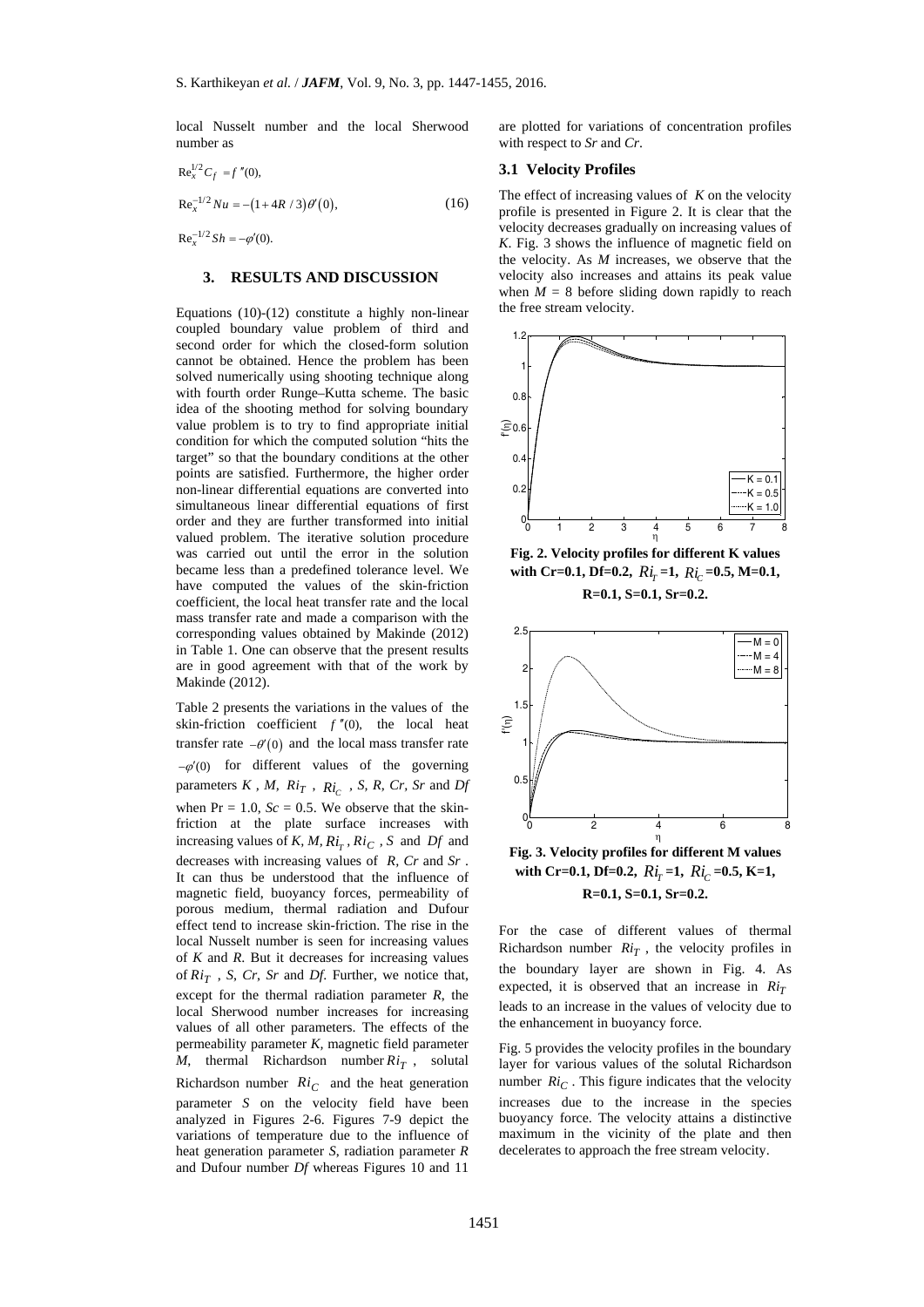# S. Karthikeyan *et al.* / *JAFM*, Vol. 9, No. 3, pp. 1447-1455, 2016.

| $101 - 1$ , $101 - 000$ , $11 - 100 = 000$ , $11 - 0$ , $11 - 00 = 0$ , $100 - 0$ |               |         |               |           |             |         |  |  |  |
|-----------------------------------------------------------------------------------|---------------|---------|---------------|-----------|-------------|---------|--|--|--|
|                                                                                   | $\gamma''(0)$ |         | $-\theta'(0)$ |           | $-\phi'(0)$ |         |  |  |  |
|                                                                                   | Makinde       |         | Makinde       |           | Makinde     |         |  |  |  |
| د،                                                                                | (2012)        | Present | (2012)        | Present   | (2012)      | Present |  |  |  |
| - 1                                                                               | 1.8444        | 1.8501  | 1.3908        | 1.3897    | 0.4631      | 0.4618  |  |  |  |
|                                                                                   | 1.9995        | 1.9989  | 0.6932        | 0.6401    | 0.4789      | 0.4761  |  |  |  |
|                                                                                   | 2.1342        | 2.1299  | $-0.0730$     | $-0.0727$ | 0.4917      | 0.4902  |  |  |  |

**Table 1 Computations showing the comparison with Makinde (2012) for different values of** *S* **when**   $Ri_T = 1$ ,  $Ri_c = 0.5$ ,  $Pr = 1$ ,  $Sc = 0.5$ ,  $M = 0$ ,  $K = 0$ ,  $Cr = 0$ ,  $Rd = 0$ 

Table 2 Values of  $f''(0)$ ,  $-\theta'(0)$  and  $-\phi'(0)$  for different values of the governing parameters when  $Pr = 1.0, Sc = 0.5$ 

| K   | $\boldsymbol{M}$ | Gr             | Gc             | S      | $\boldsymbol{R}$ | Cr       | Sr             | Df       | f''(0)   | $-\theta'(0)$ | $-\phi'(0)$ |
|-----|------------------|----------------|----------------|--------|------------------|----------|----------------|----------|----------|---------------|-------------|
| 0.1 | 0.1              | 1              | 0.5            | 0.1    | 0.1              | 0.1      | 0.2            | 0.2      | 2.246971 | 0.097852      | 0.545198    |
| 0.5 |                  |                |                |        |                  |          |                |          | 2.319502 | 0.100864      | 0.545862    |
| 1.0 |                  |                |                |        |                  |          |                |          | 2.415747 | 0.103737      | 0.546528    |
| 1.0 | $\Omega$         | $\mathbf{1}$   | 0.5            | 0.1    | 0.1              | 0.1      | 0.2            | 0.2      | 2.396287 | 0.103249      | 0.546394    |
|     | $\overline{4}$   |                |                |        |                  |          |                |          | 3.245195 | 0.121206      | 0.550579    |
|     | 8                |                |                |        |                  |          |                |          | 4.999324 | 0.092448      | 0.565297    |
| 1.0 | 0.1              | $\mathbf{1}$   | 0.5            | 0.1    | 0.1              | 0.1      | $0.2\,$        | 0.2      | 2.415747 | 0.103737      | 0.546528    |
|     |                  | $\overline{2}$ |                |        |                  |          |                |          | 2.968114 | 0.094643      | 0.571262    |
|     |                  | $\overline{3}$ |                |        |                  |          |                |          | 3.507120 | 0.087987      | 0.595133    |
| 1.0 | 0.1              | 1              | $\mathbf{1}$   | 0.1    | 0.1              | 0.1      | 0.2            | 0.2      | 2.632905 | 0.102141      | 0.555275    |
|     |                  |                | $\overline{2}$ |        |                  |          |                |          | 3.054221 | 0.100925      | 0.571568    |
|     |                  |                | 3              |        |                  |          |                |          | 3.462389 | 0.102172      | 0.586313    |
| 1.0 | 0.1              | $\mathbf{1}$   | 0.5            | $-0.5$ | 0.1              | 0.1      | 0.2            | 0.2      | 2.336319 | 0.554410      | 0.472620    |
|     |                  |                |                | 0.0    |                  |          |                |          | 2.399971 | 0.190934      | 0.532726    |
|     |                  |                |                | 0.5    |                  |          |                |          | 2.491805 | $-0.310545$   | 0.609160    |
| 1.0 | 0.1              | $\mathbf{1}$   | 0.5            | 0.1    | $\Omega$         | 0.1      | 0.2            | 0.2      | 2.416824 | 0.090183      | 0.548699    |
|     |                  |                |                |        | 0.5              |          |                |          | 2.411396 | 0.135656      | 0.541185    |
|     |                  |                |                |        | 1.0              |          |                |          | 2.410166 | 0.301118      | 0.560026    |
| 1.0 | 0.1              | $\mathbf{1}$   | 0.5            | 0.1    | 0.1              | $-1.0$   | 0.2            | 0.2      | 2.448736 | 0.174687      | 0.034980    |
|     |                  |                |                |        |                  | $\theta$ |                |          | 2.418123 | 0.109405      | 0.507559    |
|     |                  |                |                |        |                  | 1.0      |                |          | 2.398602 | 0.058244      | 0.848120    |
| 1.0 | 0.1              | $\mathbf{1}$   | 0.5            | 0.1    | 0.1              | 0.1      | $\overline{0}$ | 0.2      | 2.415747 | 0.103737      | 0.546528    |
|     |                  |                |                |        |                  |          | 0.5            |          | 2.415123 | 0.099492      | 0.570883    |
|     |                  |                |                |        |                  |          | 1.0            |          | 2.414324 | 0.092869      | 0.613600    |
| 1.0 | 0.1              | $\mathbf{1}$   | 0.5            | 0.1    | 0.1              | 0.1      | 0.2            | $\Omega$ | 2.407324 | 0.138510      | 0.540937    |
|     |                  |                |                |        |                  |          |                | 0.5      | 2.428890 | 0.048210      | 0.555599    |
|     |                  |                |                |        |                  |          |                | 1.0      | 2.452206 | $-0.055078$   | 0.572806    |



**Fig. 4. Velocity profiles for different Gr values**  with Cr=0.1, Df=0.2,  $Ri_C = 0.5$ , K=1, M=0.1, **R=0.1, S=0.1, Sr=0.2.** 



**Fig. 5. Velocity profiles for different Gc values**  with Cr=0.1, Df=0.2,  $Ri_T = 1$ , K=1, M=0.1, R=0.1, **S=0.1, Sr=0.2.**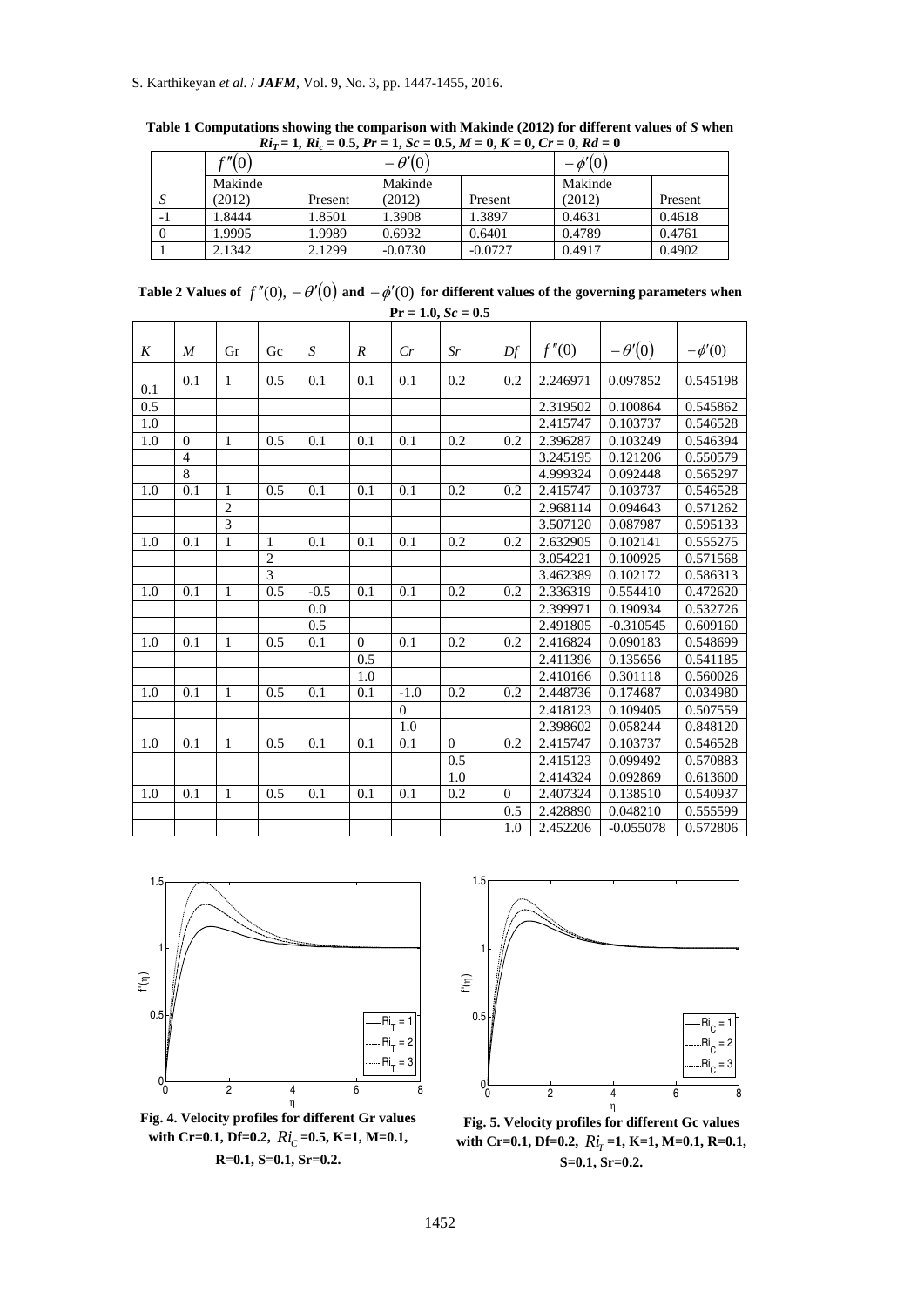The effect of increasing the internal heat generation parameter *S* on velocity is illustrated in Fig. 6. It is observed that the velocity increases with an increase in the internal heat generation and there is an overshoot in the fluid velocity towards the plate surface. This is due to the fact that the rise in *S* has the tendency to increase the fluid temperature which in turn causes an increased fluid velocity along the plate due to buoyancy effect.



**Fig. 6. Velocity profiles for different S values**  with Cr=0.1, Df=0.2,  $Ri_r = 1$ ,  $Ri_c = 0.5$ , K=1, **M=0.1, R=0.1, Sr=0.2.** 

## **3.2 Temperature Profiles**

The temperature of the flow suffers a substantial change with the variations of heat generation parameter *S*, radiation parameter *R* and Dufour number *Df*. The effect of heat generation parameter *S* is presented in Fig. 7. Here we notice that there is a steep rise in temperature for the increasing values of *S*. The thermal boundary layer thickness increases with an increase in internal heat generation. An increase in thermal radiation *R*  results in an increase in the fluid temperature within the boundary layer is shown in Fig. 8. As a consequence, thermal boundary layer also increases.

The effect of Dufour number *Df* on temperature field is as shown in Fig. 9. From this figure, it is observe that an increase in the Dufour number *Df*  increases the temperature inside the boundary layer.



**Fig. 7. Temperature profiles for different S values with Cr=0.1, Df=0.2,**  $Ri_r = 1$ ,  $Ri_c = 0.5$ , **K=1, M=0.1, R=0.1, Sr=0.2.** 



**Fig. 8. Temperature profiles for different R values with Cr=0.1, Df=0.2,**  $Ri_r = 1$ ,  $Ri_c = 0.5$ , **K=1, M=0.1, S=0.1, Sr=0.2.** 



**Fig. 9. Temperature profiles for different Df values with Cr=0.1,**  $Ri_r = 1$ ,  $Ri_c = 0.5$ , K=1, **M=0.1, R=0.1,S=0.1, Sr=0.2.** 

## **3.3 Concentration Profiles**

The variations in the concentration boundary layer corresponding to Soret number *Sr* and chemical reaction parameter *Cr* are depicted in Fig. 10 and 11. Figure 10 plots the concentration profiles for different values of *Sr*. As seen from this graph that concentration of species increases with increasing values of the Soret number leading to an increase in thermal boundary value thickness.



**Fig. 10. Concentration profiles for different Sr values with Cr=0.1, Df=0.2,**  $Ri_T = 1$ ,  $Ri_C = 0.5$ , **K=1, M=0.1, R=0.1, S=0.1.**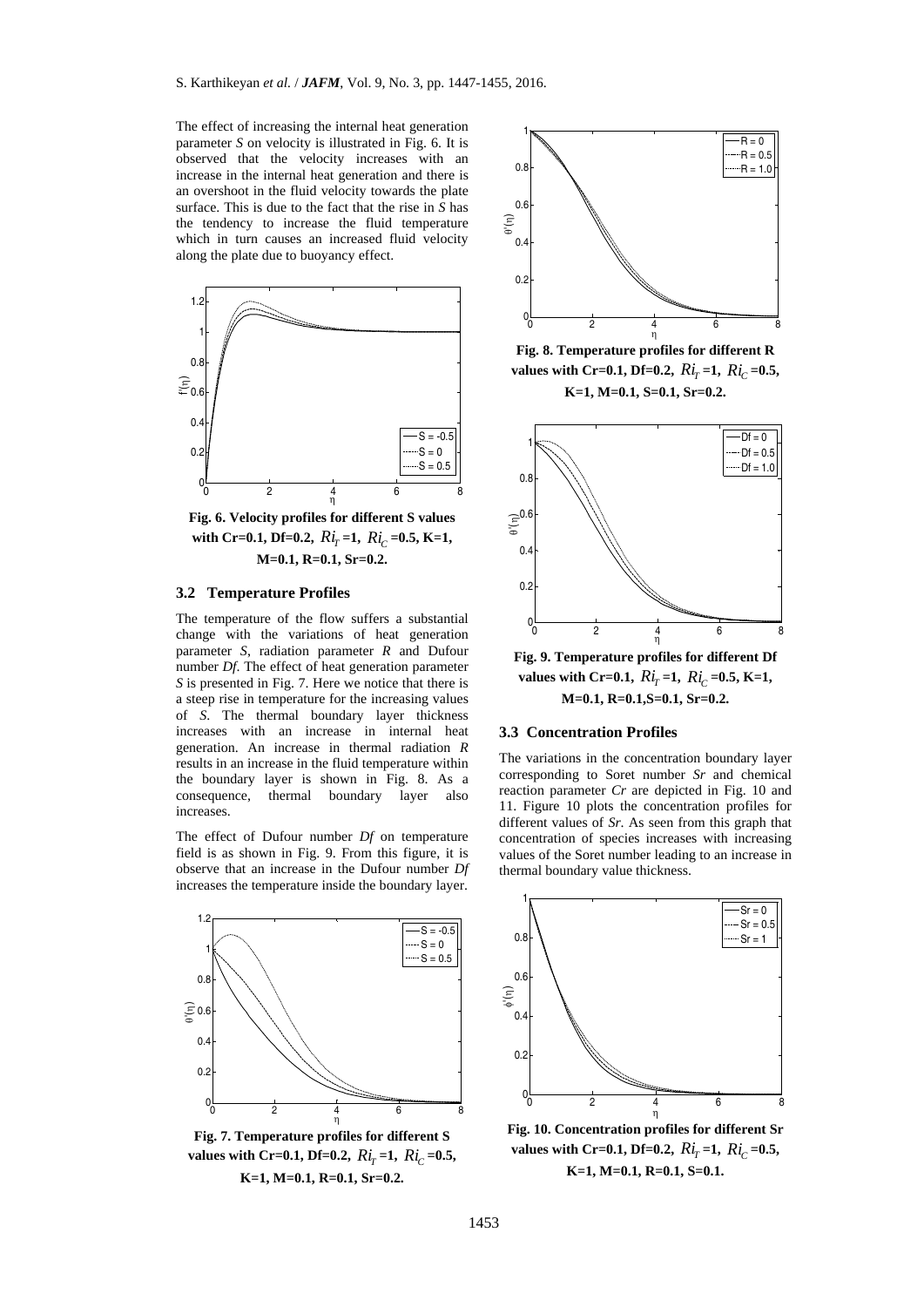It is observed from Fig. 11 that increasing the value of chemical reaction parameter *Cr* decreases the concentration of species in the boundary layer and hence the solutal boundary layer thickness becomes thinner.



**Fig. 11. Concentration profiles for different Cr values with Df=0.2,**  $Ri_r = 1$ ,  $Ri_c = 0.5$ , K=1, **M=0.1, R=0.1, S=0.1, Sr=0.2.** 

## **4. CONCLUSIONS**

In this study, the behavior of MHD mixed convection stagnation-point flow towards a vertical plate embedded in a highly porous medium with heat and mass transfer in the presence of thermal radiation, internal heat generation, Soret and Dufour effects is investigated. The transformed system of non-linear ordinary differential equations is solved numerically by shooting method together with sixth-order Runge-Kutta scheme. From this analysis, the following conclusions are drawn.

- (i) The skin-friction coefficient and the local Sherwood number increase with increasing values of magnetic parameter (*M*)*.* For increasing values of internal heat generation (*S*) and Dufour number (*Df*), the skin-friction coefficient and the local Sherwood number increase whereas the local Nusselt number decreases. When the radiation parameter increases, the local Nusselt number and the local Sherwood number increase whereas the skin-friction coefficient decreases.
- (ii) The velocity distribution across the boundary layer are increased with an increase in magnetic parameter, thermal Richardson number, solutal Richardson number and then internal heat generation while they show opposite trends with increasing values of the permeability parameter.
- (iii) For increasing values of the internal heat generation, thermal radiation and the Dufour number, the temperature increases and hence thermal boundary layer thickness increases.
- (iv) The concentration of species increases with increasing Soret number whereas increasing

values of chemical reaction parameter decreases the concentration of species in the boundary layer and hence the solutal boundary layer thickness becomes thinner.

## **ACKNOWLEDGEMENT**

One of the authors (S. K) acknowledges the University Grants Commission, India for financial support to carry out this research work under the minor research project No.F MRP-4922/14 (SERO/UGC). One of the authors (S. S) acknowledges the University of Malaya, Malaysia for financial support through the grants RG216- 12AFR and RP011B-13AFR.

#### **REFERENCES**

- Babu, P. R., J. A. Rao and S. Sheri (2014). Radiation effect on MHD heat and mass transfer flow over a shrinking sheet with mass suction. *Journal of Applied Fluid Mechanics* 7(4), 641-650.
- Bhuvaneswari, M. and S. Sivasankaran (2014). Free convection flow in an inclined plate with variable thermal conductivity by scaling group transformations. *AIP Conf. Proc.* 1605, 440- 445.
- Bhuvaneswari, M., S. Sivasankaran and M. Ferdows (2009). Lie group analysis of natural convection heat and mass transfer in an inclined surface with chemical reaction. *Nonlinear Analysis: Hybrid Systems* 3, 536- 542.
- Bhuvaneswari, M., S. Sivasankaran and Y. J. Kim (2012).Lie group analysis of radiation natural convection flow over an inclined surface in a porous medium with internal heat generation. *Journal of Porous Media* 15(12), 1155-1164.
- Chamkha, A. J. and S. E. Ahmed (2011). Similarity solution for unsteady MHD flow near stagnation point of a three-dimensional porous body with heat and mass transfer, heat generation/absorption and chemical reaction. *Journal of Applied Fluid Mechanics* 4(2), 87- 94.
- Choudhury, R. and S. Kumar Das (2014). Viscoelastic MHD free convective flow through porous media in presence of radiation and chemical reaction with heat and mass transfer. *Journal of Applied Fluid Mechanics* 7(4), 603- 609.
- Devi, C. D. S., H. S. Takhar and G. Nath (1991). Unsteady mixed convection flow in stagnation region adjacent to a vertical surface. *W¨armeund Stoff¨ubertragung*, 26(2), 71-79.
- Eckert, E. R. G. (1942). Die Berechnung des Wärmeubergangs in der laminaren Grenzschicht umstromter Körper. *VDI Forschungsheft* 416, 1-23.
- Gangadhar, K. (2013). Soret and Dufour effects on